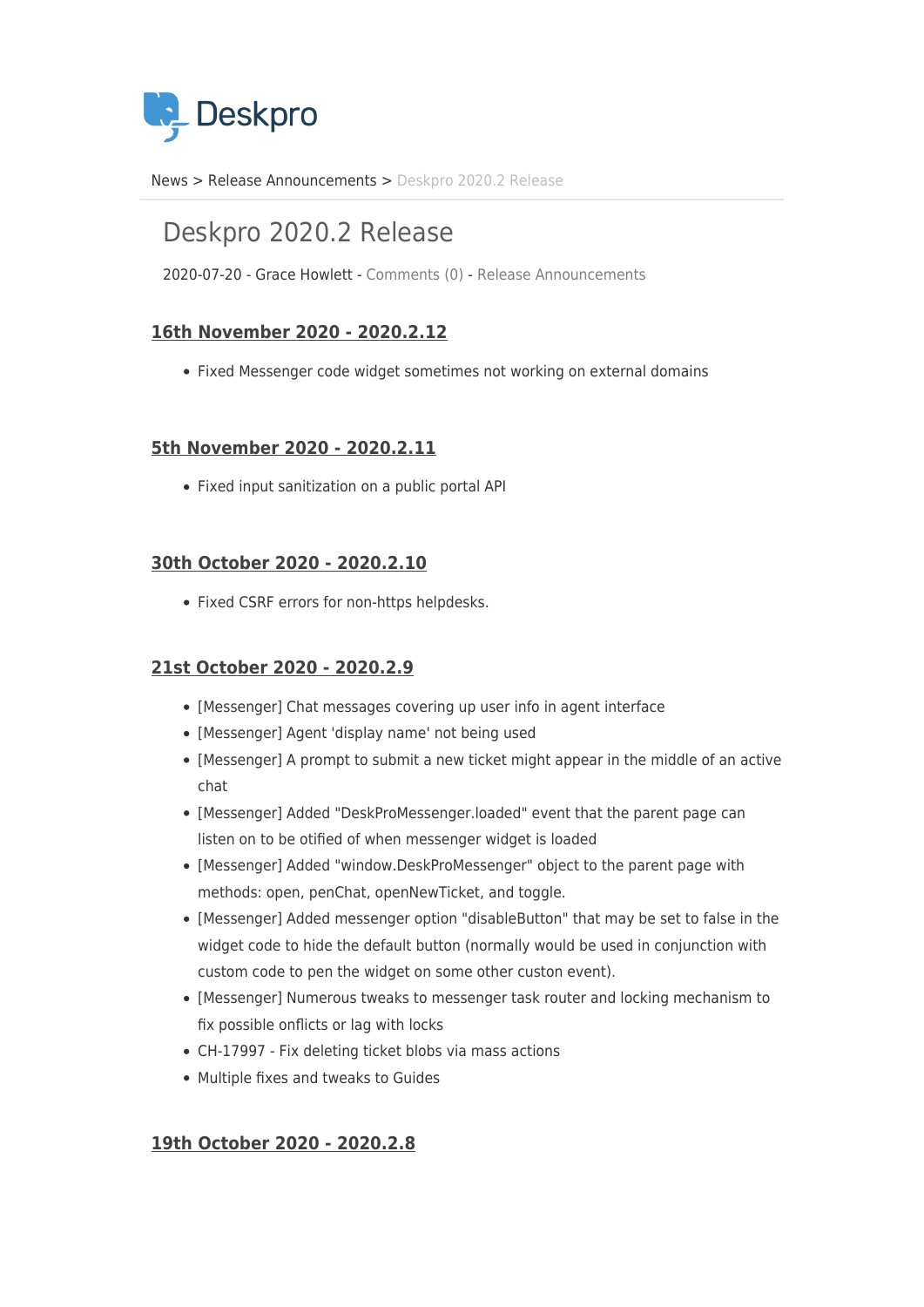- Security fix: Fixed an issue that could allow a specially crafted URL to trick some Windows hosts into serving files that reside outside the web root if the path on the filesystem was known and the file ended with a common user file extension (html, js, css, txt, log, pdf, doc, yml, ini, json etc. but NOT .php).
- DPLEG-20 Fixed issue with News subscriptions not sending on categories that only had "Registered" usergroup permission
- Fixed issue with Guides helpcenter API returning too-big payloads

# **5th October 2020 - 2020.2.7**

- Fix Estonian flag
- CH-18005: 'Undefined index: token' for some customers using Exchange email account type

## **29th September 2020 - 2020.2.6**

### **Improvements:**

• CH-17842-OAuth 2.0 support for Office365 (you can read more about thi[s in our news](https://support.deskpro.com/en-GB/news/posts/support-for-oauth2-authentication-for-office365) [post](https://support.deskpro.com/en-GB/news/posts/support-for-oauth2-authentication-for-office365)) .

#### **Bug Fixes:**

- CH-17813 Error saving Messenger settings if Knowledgebase is disabled.
- CH-15671 Unable to change permissions in Messenger for non-default brands.
- CH-17709 Problem creating new chats in Messenger from widget.
- CH-15285 Knowledgebase search showing on Messenger when it is disabled.
- CH-15420 Category and product fields showing incorrectly on the user form if no options are available for the user.
- CH-17851- Some agents are unable to accept incoming phone calls.
- CH-17668 Certain changes to the Helpcenter theme can cause an issue with CSS and styles.
- CH-11941 Some images are not loading correctly when they were added to the Helpdesk via copy/paste method.
- CH-17944 Embedded ticket form fails on Chrome with CSRF error

## **1st September 2020 - 2020.2.5**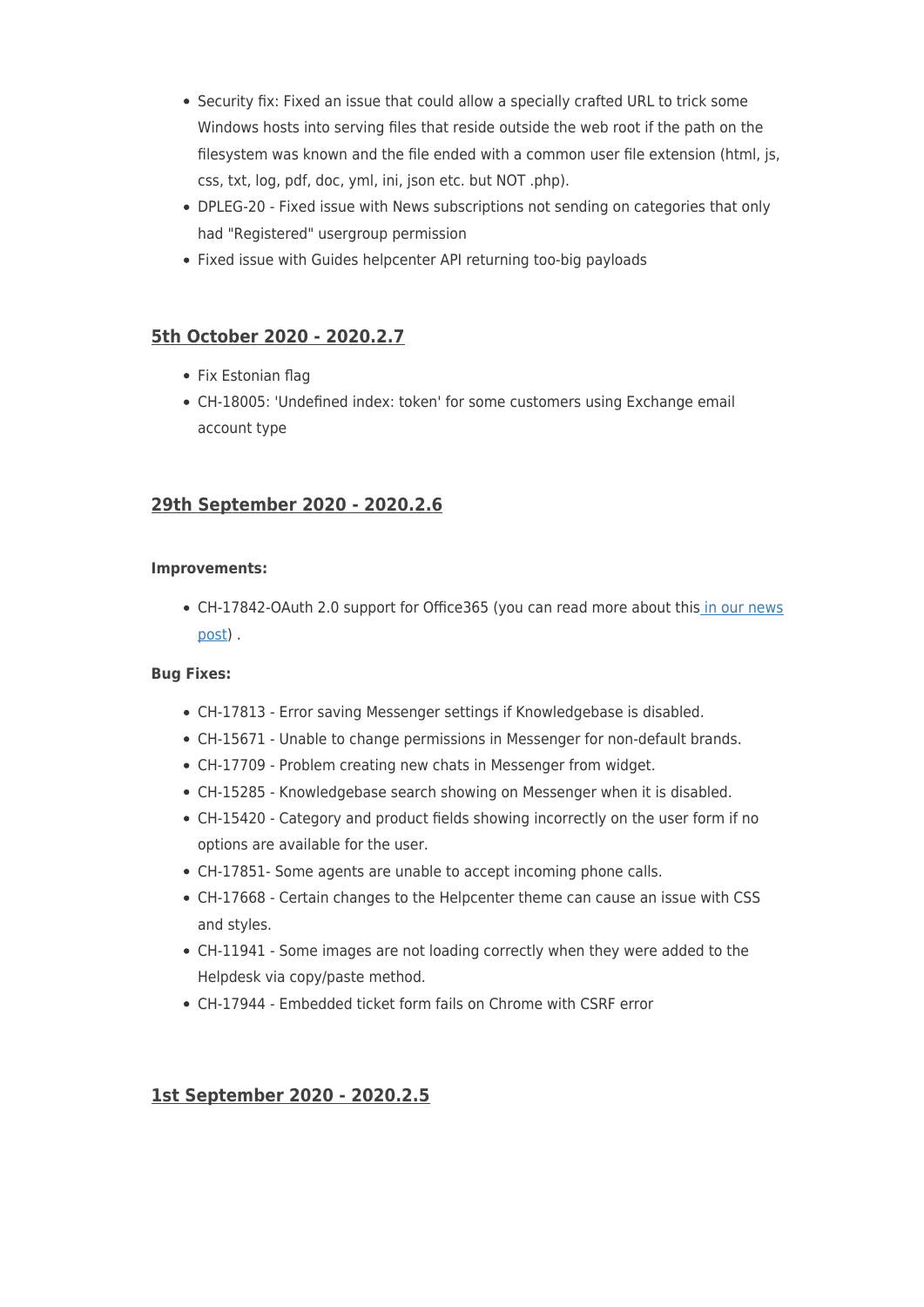### **Bug Fixes:**

- CH-17482 Escalation criteria sometimes won't save.
- CH-17447 Ensure the portal templates fallback mechanism is working if there is an issue flagged by the sandbox feature.
- CH-17177 When custom logic is applying to a field in a department layout, the field cannot be set/edited.
- CH-16250 Ensure the correct default email addresses are being used for each brand.
- CH-17452 Email Templates editor is broken when Deskpro is installed in a subfolder.
- CH-16979 The 'Ticket New Reminder' email template preview displays a 500 server error.
- CH-4240 Ensure the new email templates editor detects all phrases and displays them in a blue box appropriately.
- CH-16517 The wrong timezone conversion is being used for datetime fields in reports.
- CH-17482 Fix the missing ticket deflection translation strings on the Help Center.
- CH-14512 Calendar widget used for the date field on the Help Center doesn't update when the user manually types in a date.
- CH-14886 Fix Facebook authentication on Help Center.
- CH-17381 When an organization field is being used in a ticket form layout, the ticket properties cannot be edited via the portal for an existing ticket.
- CH-16980 Attempt to limit user-supplied host names from using internal services.
- CH-17506 Fix typo in table name which can cause a helpdesk reset to fail.
- CH-16842 and CH-15783 Unable to save rate limits on API keys.
- CH-14661 Distinguish between a negative and no rating for Chat satisfaction in API V2.
- CH-17210 RuntimeException:0 Failed to send Pusher events.
- CH-17234 The form's view data is expected to be an instance of class Application/DeskPRO/Entity/Blob, but is a(n) string.
- CH-17382 Fix error: Call to a member function getId() on null (/app/src/Application/AgentBundle/Controller/NewsController.php:514.
- CH-17316 Fix error: [EXCEPTION] Exception:0 DateInterval::\_\_construct(): Unknown or bad format (P900S).
- CH-17209 Fix error: [EXCEPTION] InvalidArgumentException:0 Attempt to save a blob without authcode (/app/src/Application/DeskPRO/Entity/Blob.php:935)  $count() = 1.0$ .
- CH-17135 Fix error: [EXCEPTION] Symfony\Component\Debug\Exception\FatalThrowableError:0 Call to a member function getId() on null (/app/src/Application/AgentBundle/Controller/KbController.php:1168) - count()=3.0 .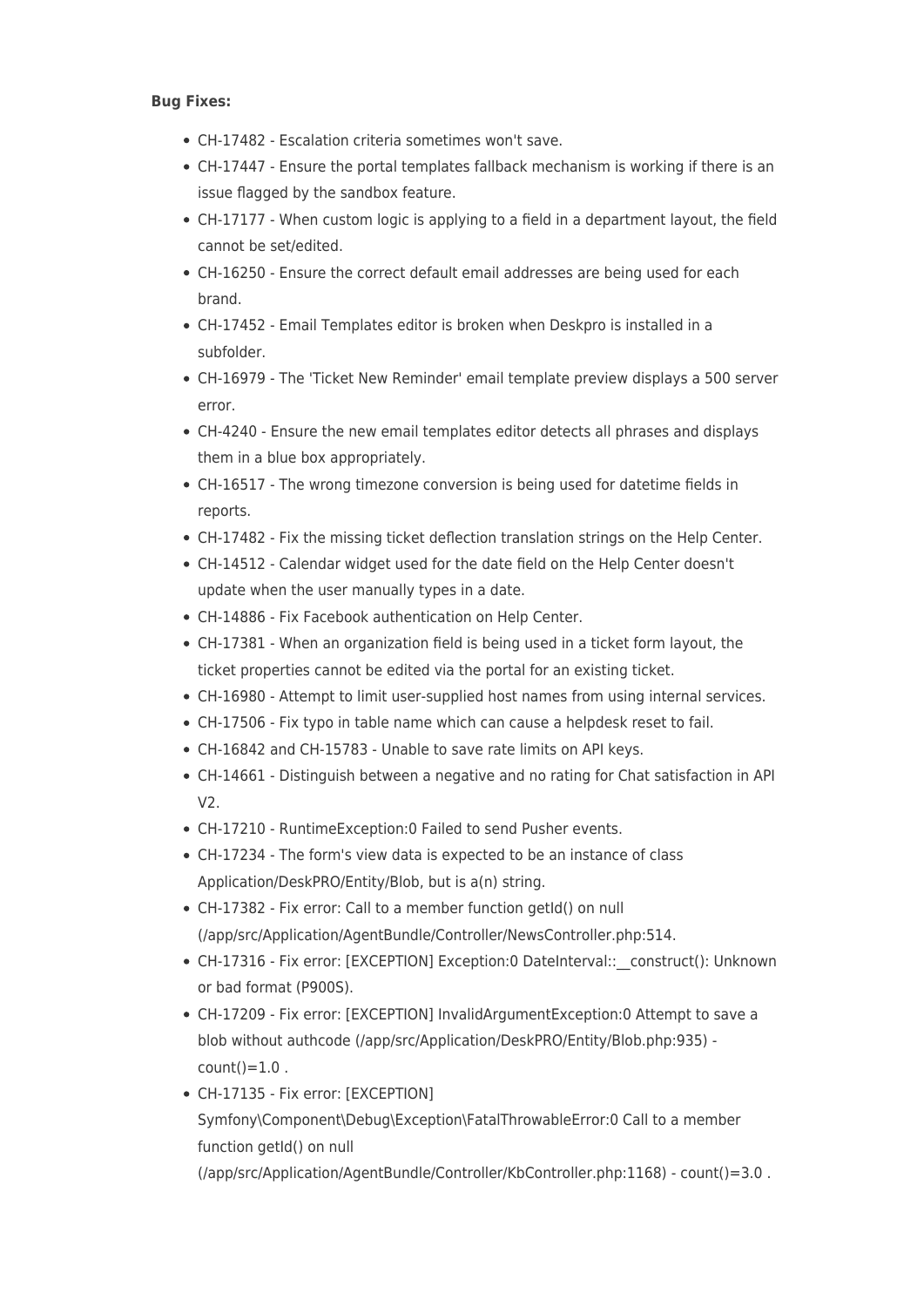- CH-17107 Fix error: [EXCEPTION] Application\DeskPRO\RefGenerator\RefGeneratorException:0 Cannot find unique ref after 101 attempts with pattern DISX-<###>. Aborting. (/app/src/Application/DeskPRO/RefGenerator/CustomRef.php:182)
- CH-17123 Promote a read-only filesystem.
- CH-16869 Prevent memory exhaustion when resizing images.

# **14th August 2020 - 2020.2.4**

### **Bug Fixes:**

- CH-17028: Possible error during sending of custom new email template
- Several improvements to template sandbox to allow more callable methods on custom temlpates

# **30th July 2020 - 2020.2.3**

### **Bug Fixes:**

- CH-16805: Instances with thousands of custom templates might break during upgrade due to a memory error during re-compiling step
- CH-16821: An agent could craft a special news article such that raw HTML got output in the News carousel, even if that agent did not have permission to use "any html".
- CH-16942: Fix cascading dropdown menu in helpcenter

# **28th July 2020 - 2020.2.2**

#### **Bug Fixes:**

CH-16734 - Agents with login alert email notifications would see an error after login due to new email template sandboxing.

## **27th July 2020 - 2020.2.1**

#### **Bug Fixes:**

CH-16740 - Relative time criteria in Filters has stopped working.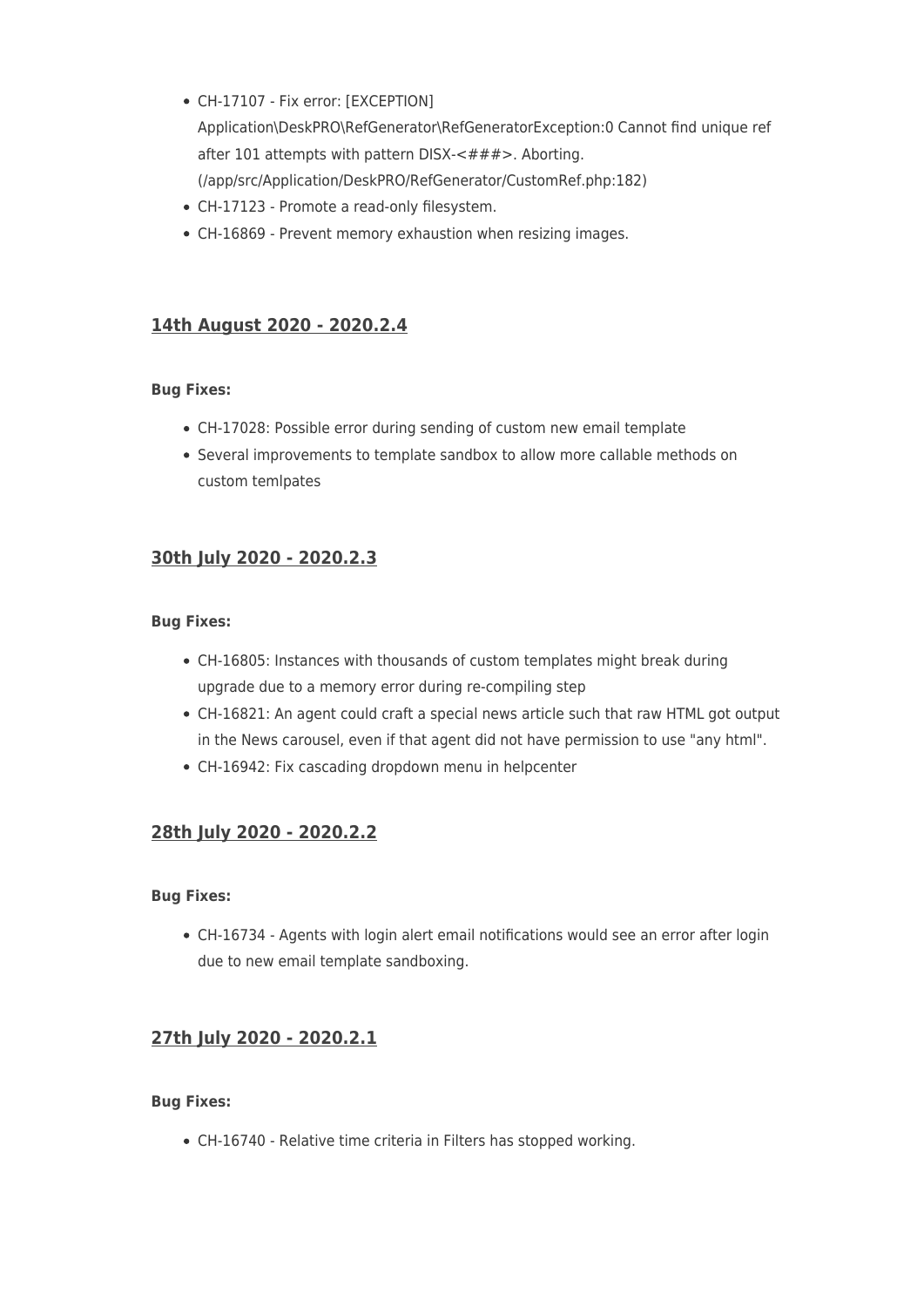# **20th July 2020 - 2020.2**

#### **New Features:**

The following features have been automatically available for new customers and available for existing customers to test for a few months, however, we are officially launching these today:

- New [Help Center Theme](https://support.deskpro.com/news/posts/790) for the portal.
- New [Messenger widget](https://support.deskpro.com/news/posts/791).
- [Improved Email Templates](https://support.deskpro.com/news/posts/785) (including a new template editor).

Additionally, we have some other exciting new features available from today:

- Control whether Pending status is counted in SLAs and ticket waiting times. Find out more [here.](https://support.deskpro.com/news/posts/794)
- Report on user waiting time and first reply time within working hours. Find out more [here.](https://support.deskpro.com/news/posts/793)
- Trigger criteria for custom date fields now support selecting a relative time in the future (e.g 2 days/months/years from now).

#### **Bug Fixes:**

- CH-15792 Intermittent error caused when a user approves/rejects an Approval request via the portal.
- CH-6074 Prevent Agent permissions from causing an error when an Admin tries to add an Approval type.
- CH-14658 Ensure the default values for built-in fields (e.g. Category or Product) are displayed in the contact form when a parent/child hierarchy is being used.
- CH-14823 If you apply a Macro from the reply button which should send a reply and unassign the ticket, the ticket is not changed to 'unassigned'.
- CH-15662 The toggle to enable/disable Guides for the portal isn't working.
- CH-11022 The Snippet manager closed automatically after clicking the 'Languages' menu when a language pack has been uninstalled.
- CH-15431 Don't display the shortcut code for snippets that are removed when a language pack is uninstalled.
- CH-13738 Fixed the "Requested unknown parameter" error which occurred when adding particular built-in stats as widgets to a dashboard.
- CH-15452 Unable to successfully drag an attachment from a ticket to desktop.
- CH-15672 When a cron job fails, don't retry until the next interval.
- CH-15441 Add CSRF token on profile/emails?remove\_email
- CH-15680 InvalidArgumentException:0